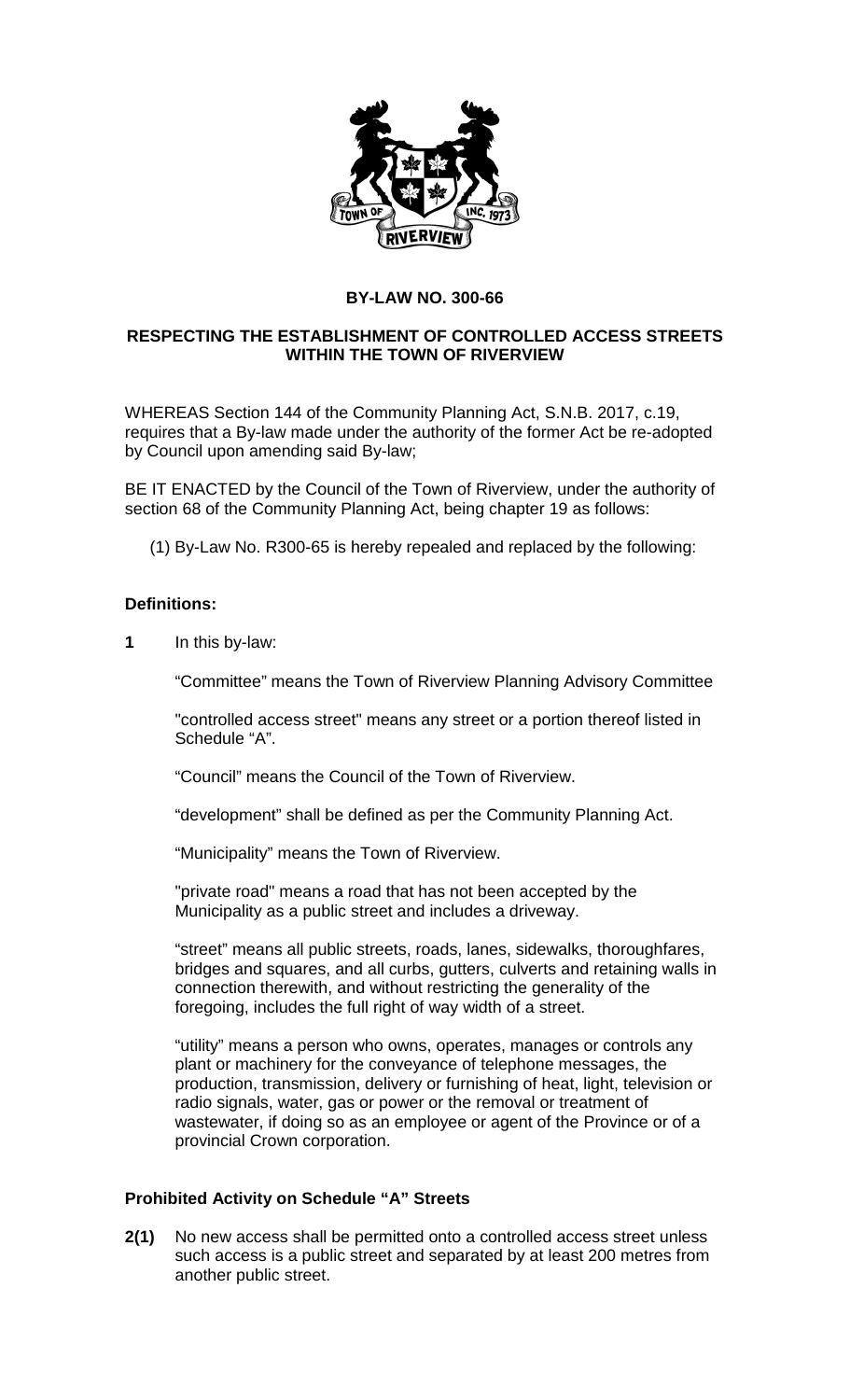- **2(2)** Where a street, or portion thereof, or any land has been designated as a controlled access street, as listed in Schedule "A", no personal shall construct, use, open or permit the use of any private road, entrance way, driveway or gate, intended for or capable of providing access to any part of a street designated to be a controlled access street, or portion thereof, as listed in Schedule "A".
- **2(3)** Any development on property abutting a controlled access street shall be prohibited, if in the opinion of the Committee, it would interfere in any way with the use of such controlled access street.

#### **Exceptions**

| This by-law shall not apply to,<br>3               |     |                               |
|----------------------------------------------------|-----|-------------------------------|
|                                                    | (a) | municipally owned properties; |
|                                                    | (b) | access for a utility; and     |
|                                                    | (c) | an emergency access.          |
| <b>ENACTED this _____ day of</b><br>, A.D. 202___. |     |                               |
| <b>MAYOR</b>                                       |     | <b>CLERK</b>                  |
| <b>First Reading</b>                               |     |                               |
| <b>Second Reading</b>                              |     |                               |
| <b>Third Reading</b>                               |     |                               |